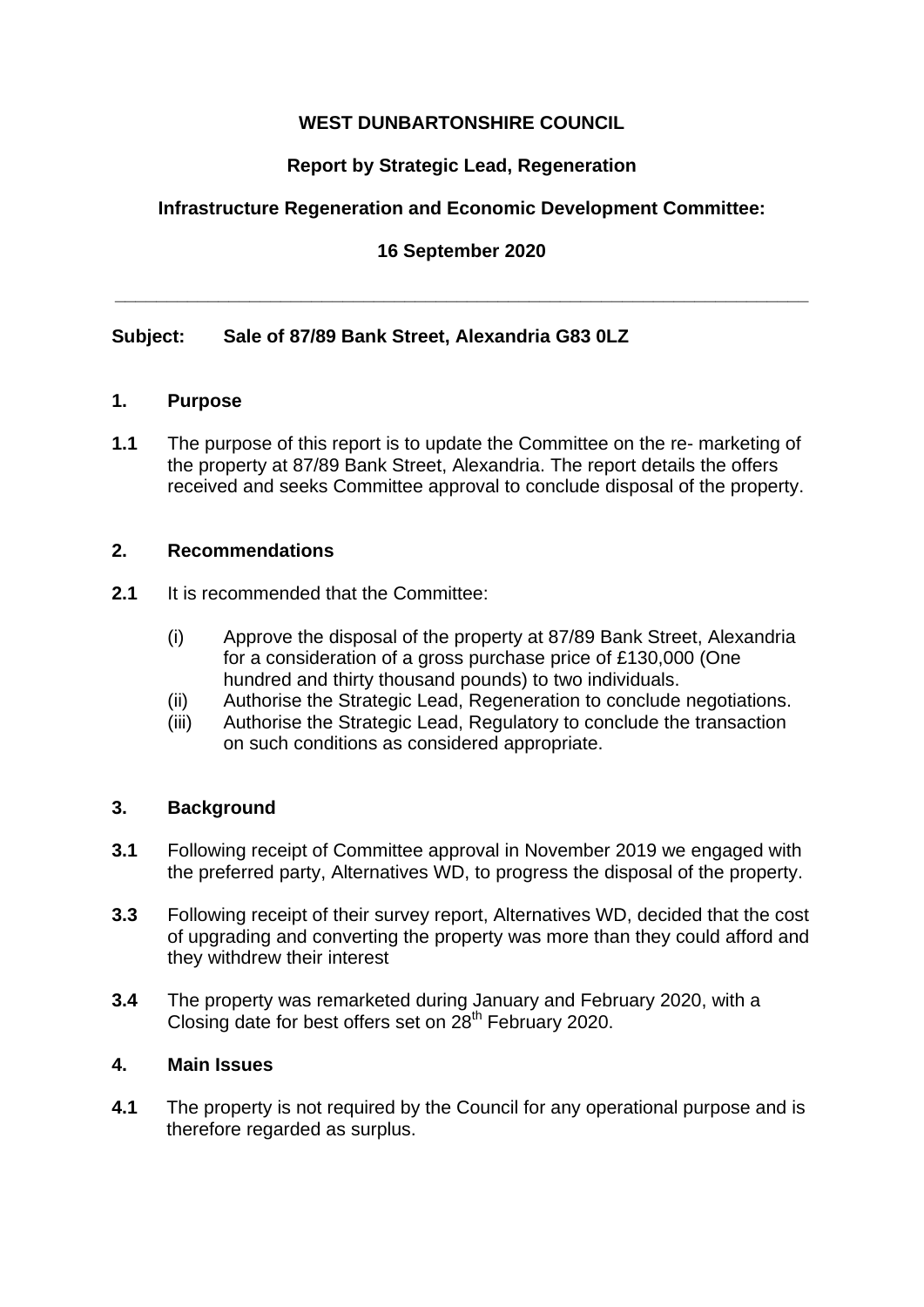- **4.2** Retention of the property will cost the Council in terms of security and utility charges in the short to medium term.
- **4.3** There is no certainty as to how long it would take to get the building let and income producing and there would be ongoing management time involved in this process.
- **4.4** The property was re-marketed during January and February 2020, sales particulars (Appendix 1) were uploaded onto various property websites, including the Council's own website. An e-mailing campaign was undertaken to a comprehensive list of property agents, developers, solicitors and property companies. Two "For Sale" signs were also erected at prominent positions on the front and side of the building. Finally, the availability of the property was circulated on Social media.
- **4.6** A Closing date was set for offers of Friday 28<sup>th</sup> February 2020 at which four offers were received ranging in value from £39,000 to £130,000.This compares with the previous offer received from Alternatives WD of £110,000.
- **4.7** The sale will result in a capital receipt for the Council of £130,000.
- **4.8** The highest offer is from two individuals who are local residents of West Dunbartonshire. They intend to renovate the second floor flat for residential use and to retain commercial uses on the ground and first floors. They already have a local business with five employees wanting to lease the first floor office this will assist in supporting local jobs within the area.

#### **5. People Implications**

**5.1** There are no significant people implications other than the resources required by the Asset Management and Legal Services to conclude the proposed disposal.

## **6. Financial and Procurement Implications**

- **6.1** The financial implications are that the Council will receive a capital receipt of £130,000 and will save on ongoing utility charges of approximately £1,000 per annum.
- **6.3** There are no procurement implications arising from this report.

## **7. Risk Analysis**

- **7.1** The offer conditional upon them receiving a satisfactory mortgage to assist with the funding of the purchase.
- **7.2** The uncertainty created by the coronavirus pandemic may influence the prospective buyers plans adversely.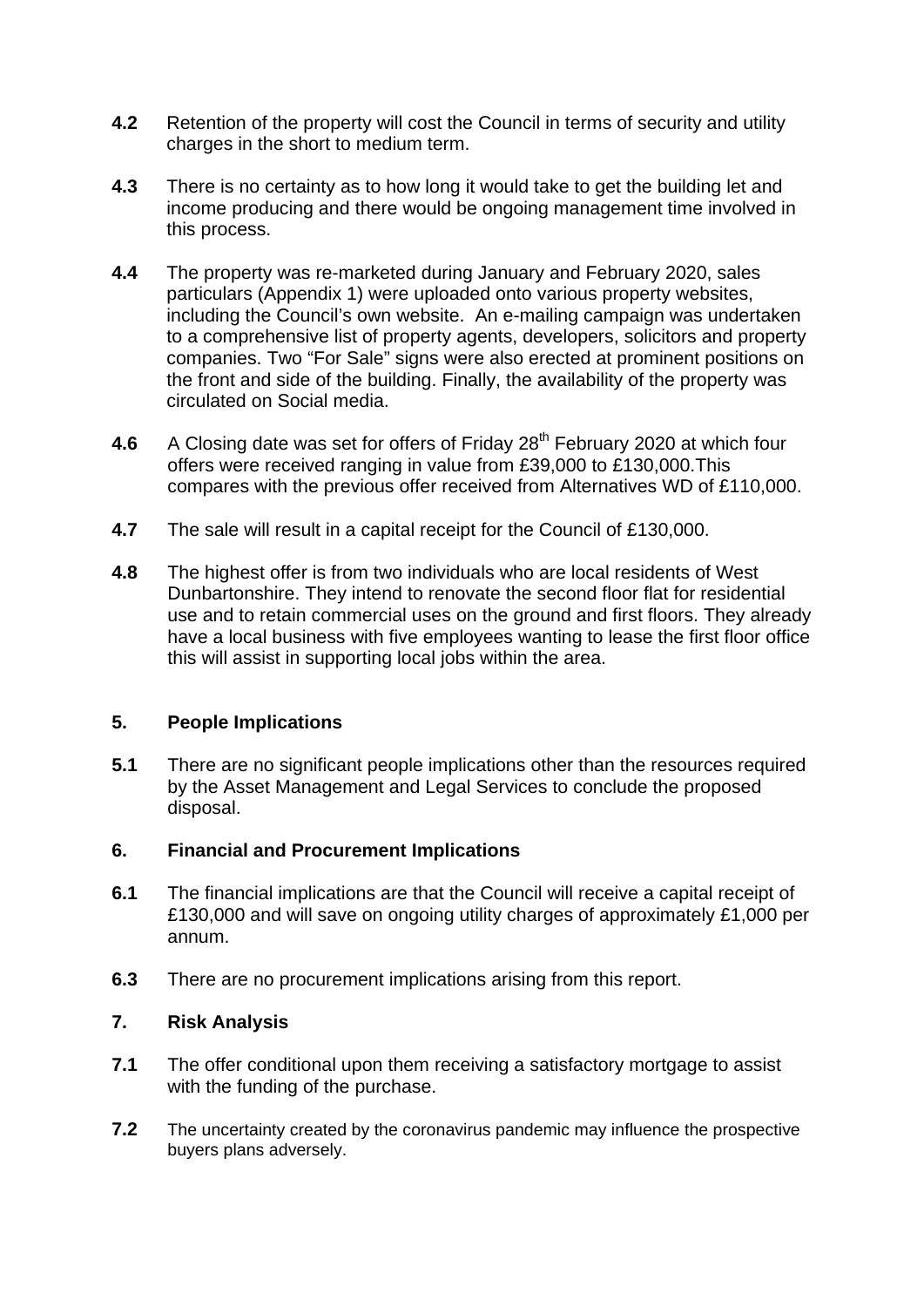- **7.3** There is clearly a risk that the purchasers do not proceed with the acquisition due to factors which may arise out of their due diligence or due to difficulties with obtaining funding.
- **7.3** If the preferred bidder did not proceed with the acquisition on the agreed terms, we would recommend that the property be re-marketed.

#### **8. Environmental Sustainability**

**8.1** The Strategic Environmental Assessment legislation will be considered and taken into account as part of the planning application assessment

### **9 Equalities Impact Assessment (EIA)**

**9.1** An Equality Impact Screening did not indicate any further action required

#### **10. Consultation**

- **10.1** Consultations have been undertaken with Legal in relation to the proposed disposal.
- **10.2** Wider consultation will take place during the Planning Application process.

## **11. Strategic Assessment**

- **11.1** By agreeing to this proposal the Council will assist in the provision of an exclusive required service solely for residents of West Dunbartonshire.
- **11.2** A prominent town centre building will be refurbished and brought back into beneficial use.

#### **Jim McAloon** Strategic Lead, Regeneration Date: 13 July 2020

| <b>Person to Contact:</b> | Michelle Lynn, Assets Co-ordinator, Council Offices,<br>Bridge Street, Dumbarton, G82 1NT. T:01389 776992<br>Email: michelle.lynn@west-dunbarton.gov.uk |
|---------------------------|---------------------------------------------------------------------------------------------------------------------------------------------------------|
|                           | J David Johnston, Estates Surveyor, Bridge Street,<br>Dumbarton G82 1NT. T: 01389 737581<br>Email: david.johnston2@west-dunbarton.gov.uk                |
| <b>Appendices:</b>        | Appendix 1 – Marketing Details.                                                                                                                         |